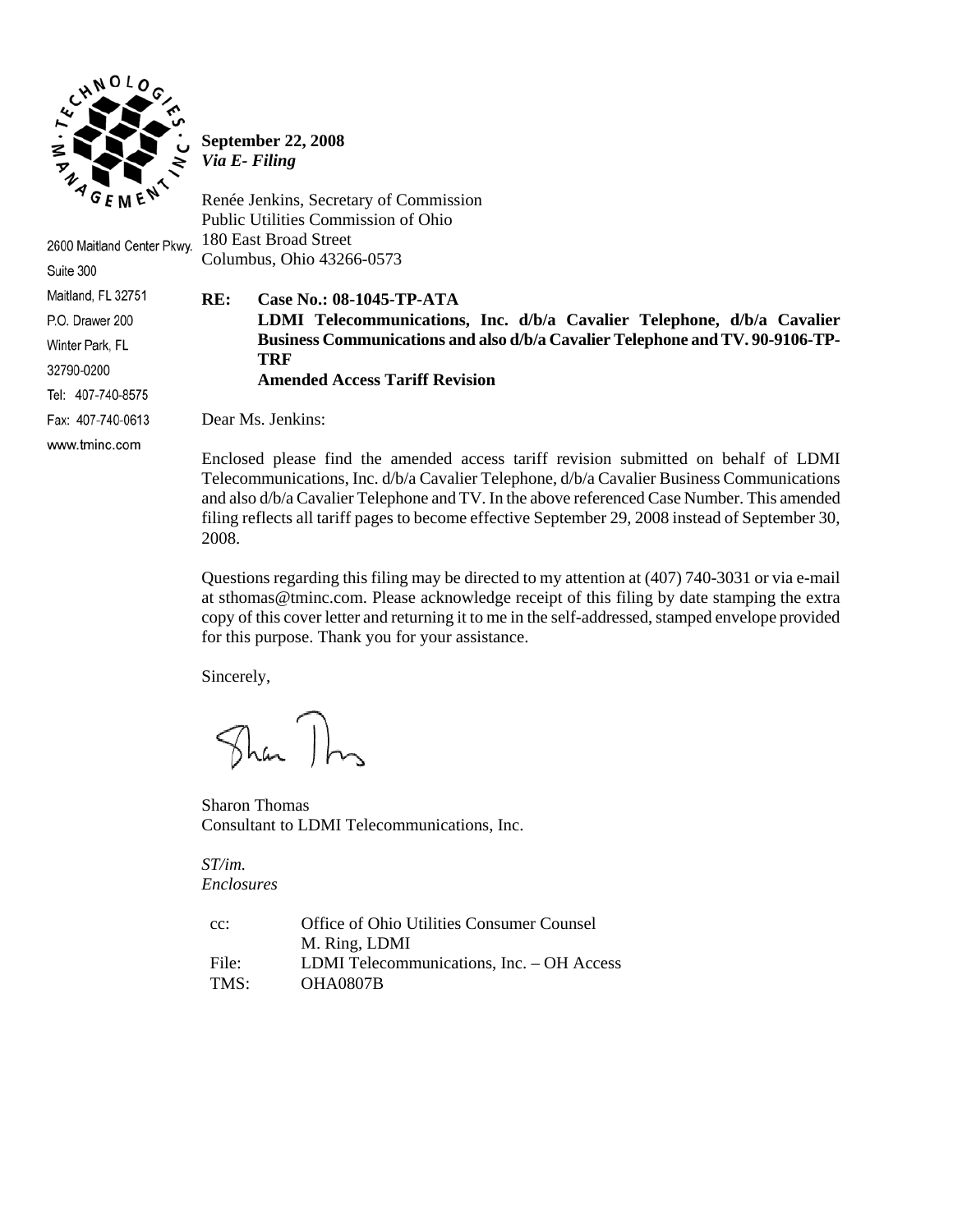#### **CHECK SHEET**

Pages of this tariff, as indicated below, are effective as of the date shown at the bottom of the respective pages. Original and revised pages, as named below, comprise all changes from the original tariff and are currently in effect as of the date on the bottom of this page.

| <b>PAGE</b>              | <b>REVISION</b> |   | <b>PAGE</b> | <b>REVISION</b> |        | <b>PAGE</b> | <b>REVISION</b> |   |
|--------------------------|-----------------|---|-------------|-----------------|--------|-------------|-----------------|---|
| Title                    | First           |   | 31          | Original        |        | 61          | Original        |   |
| 1                        | Second          | ∗ | 32          | Original        |        | 62          | First           | * |
| $\overline{2}$           | Original        |   | 33          | Original        |        | 63          | Original        |   |
| 3                        | Original        |   | 34          | Original        |        | 64          | Original        |   |
| $\overline{\mathcal{L}}$ | Original        |   | 35          | Original        |        | 65          | Original        |   |
| 5                        | Original        |   | 36          | Original        |        | 66          | Original        |   |
| 6                        | Original        |   | 37          | Original        |        |             |                 |   |
| $\overline{7}$           | Original        |   | 38          | Original        |        |             |                 |   |
| 8                        | Original        |   | 39          | Original        |        |             |                 |   |
| 9                        | Original        |   | 40          | Original        |        |             |                 |   |
| 10                       | Original        |   | 41          | Original        |        |             |                 |   |
| 11                       | Original        |   | 42          | Original        |        |             |                 |   |
| 12                       | Original        |   | 43          | First           | *      |             |                 |   |
| 13                       | Original        |   | 44          | Original        |        |             |                 |   |
| 14                       | Original        |   | 45          | Original        |        |             |                 |   |
| 15                       | Original        |   | 46          | Original        |        |             |                 |   |
| 16                       | Original        |   | 47          | Original        |        |             |                 |   |
| 17                       | Original        |   | 48          | Original        |        |             |                 |   |
| 18                       | Original        |   | 49          | Original        |        |             |                 |   |
| 19                       | Original        |   | 50          | Original        |        |             |                 |   |
| 20                       | Original        |   | 51          | Original        |        |             |                 |   |
| 21                       | Original        |   | 52          | Original        |        |             |                 |   |
| 22                       | Original        |   | 53          | Original        |        |             |                 |   |
| 23                       | Original        |   | 54          | Original        |        |             |                 |   |
| 24                       | Original        |   | 55          | Original        |        |             |                 |   |
| 25                       | Original        |   | 56          | Original        |        |             |                 |   |
| 26                       | Original        |   | 57          | Original        |        |             |                 |   |
| 27                       | Original        |   | 58          | First           | ∗      |             |                 |   |
| 28                       | Original        |   | 59          | Original        |        |             |                 |   |
| 29                       | Original        |   | 60          | First           | $\ast$ |             |                 |   |
| 30                       | Original        |   |             |                 |        |             |                 |   |

\* - indicates those pages included with this filing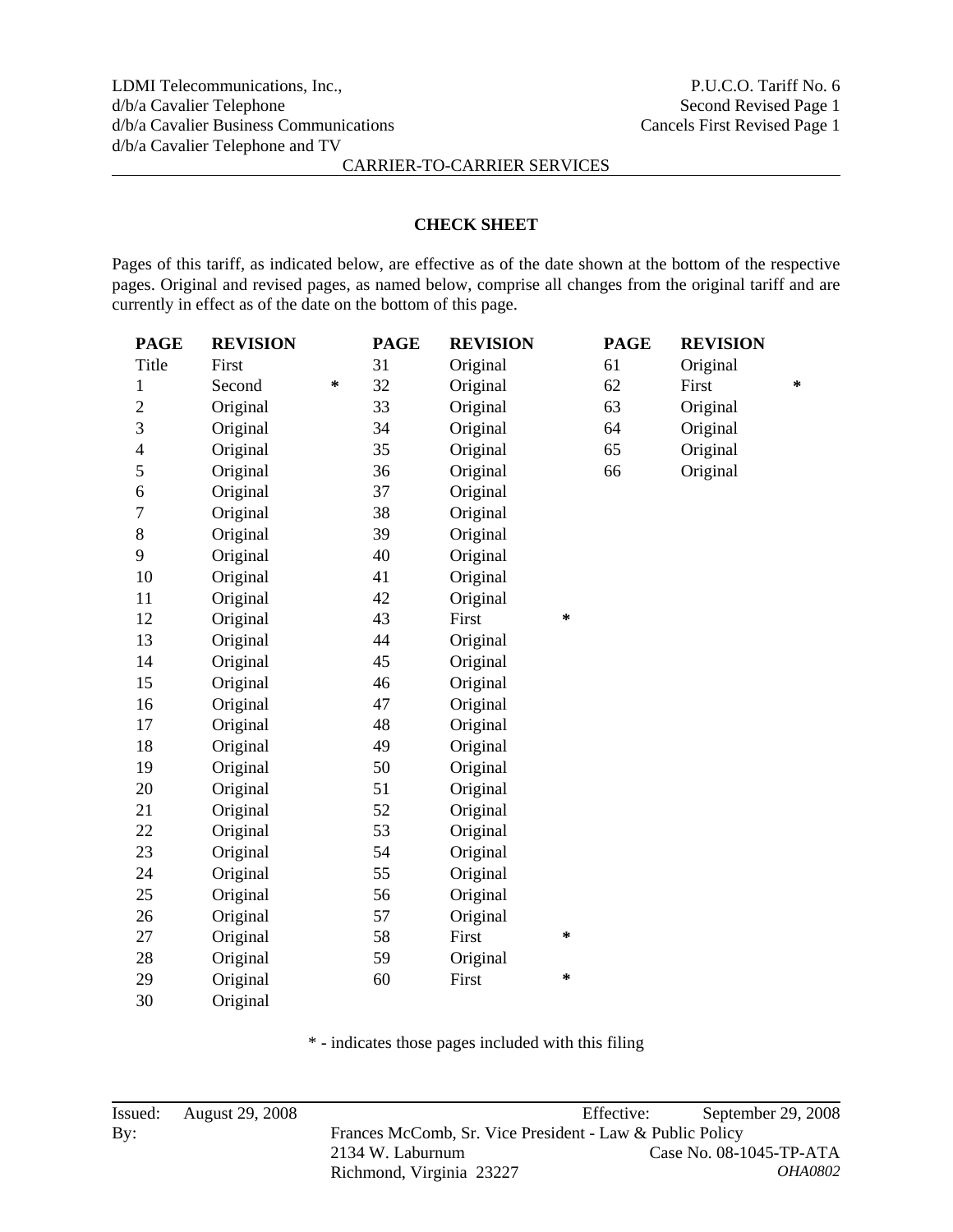**| | | | | | | | | | | | | | | | | | | | | | | | | (D)** 

CARRIER-TO-CARRIER SERVICES

# **SECTION 3 - SWITCHED ACCESS SERVICES, (CONT'D.)**

- **3.3 Rate Categories, (Cont'd.)** 
	- **3.3.5 [Reserved for Future Use] (D)**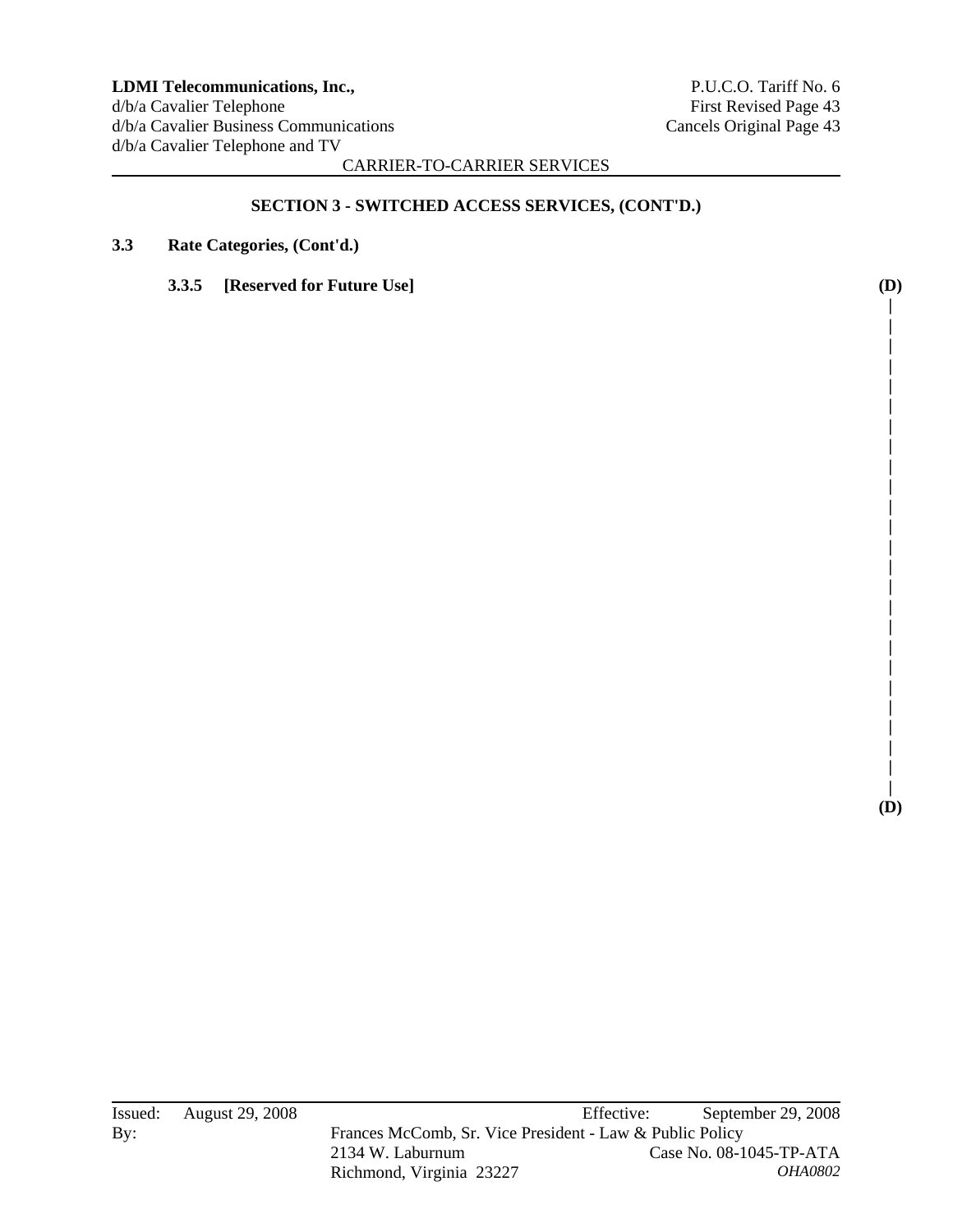# **SECTION 3 - SWITCHED ACCESS SERVICES, (CONT'D.)**

## **3.9 Rates and Charges**

#### **3.9.1 Common Line Access Service**

A. Carrier Common Line

| - Per Originating Minute | \$0.0000(C) |
|--------------------------|-------------|
| - Per Terminating Minute | \$0.0000(C) |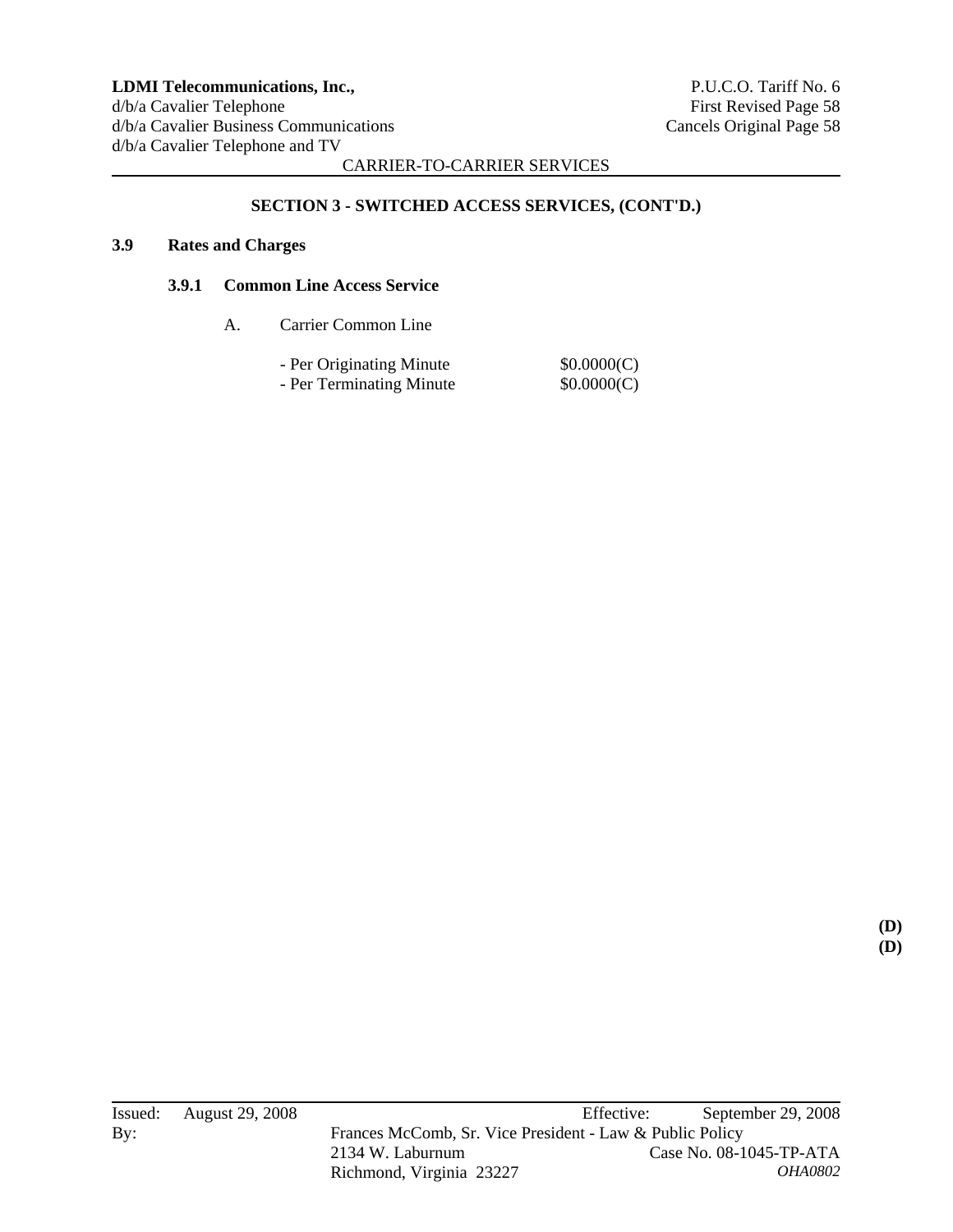#### **SECTION 3 - SWITCHED ACCESS SERVICES, (CONT'D.)**

# **3.9 Rates and Charges, (Cont'd.)**

| 3.9.2 | <b>Switched Transport Service, (Cont'd.)</b> |                                                                      |            |         |  |
|-------|----------------------------------------------|----------------------------------------------------------------------|------------|---------|--|
|       | A.                                           | Tandem Switched Transport, per Minute                                |            |         |  |
|       |                                              | Zone 1                                                               | \$0.000103 |         |  |
|       |                                              | Zone 2                                                               | \$0.000103 |         |  |
|       |                                              | Zone 3                                                               | \$0.000105 |         |  |
|       |                                              | Zone 4                                                               | \$0.000107 |         |  |
|       |                                              | Zone 5                                                               | \$0.000109 |         |  |
|       | <b>B.</b>                                    | Tandem Switched Transport, per Minute, per Mile                      |            |         |  |
|       |                                              | Zone 1                                                               | \$0.000013 |         |  |
|       |                                              | Zone 2                                                               | \$0.000014 |         |  |
|       |                                              | Zone 3                                                               | \$0.000014 |         |  |
|       |                                              | Zone 4                                                               | \$0.000014 |         |  |
|       |                                              | Zone 5                                                               | \$0.000014 |         |  |
|       | $C$ .                                        | Tandem Switching, per Minute                                         |            |         |  |
|       |                                              | Zone 1                                                               | \$0.001118 |         |  |
|       |                                              | Zone 2                                                               | \$0.001151 |         |  |
|       |                                              | Zone 3                                                               | \$0.001155 |         |  |
|       |                                              | Zone 4                                                               | \$0.001291 |         |  |
|       |                                              | Zone 5                                                               | \$0.001856 | $(T^*)$ |  |
|       | D.                                           | Transport Interconnection Charge, per Minute                         | \$0.000000 | (N)     |  |
|       | E.                                           | Common Transport Multiplexing (CMUX), per Minute                     |            |         |  |
|       |                                              | Zone 1                                                               | \$0.000015 |         |  |
|       |                                              | Zone 2                                                               | \$0.000017 |         |  |
|       |                                              | Zone 3                                                               | \$0.000018 |         |  |
|       |                                              | Zone 4                                                               | \$0.000018 |         |  |
|       |                                              | Zone 5                                                               | \$0.000018 |         |  |
|       | F.                                           | Common Trunk Port (CTP), per Minute                                  | \$0.000371 |         |  |
|       | G.                                           | <b>Host/Remote Transport Elements</b>                                |            |         |  |
|       |                                              | Transport, per Minute<br>a.                                          | \$0.000313 |         |  |
|       |                                              | Transport, per Minute, per Mile<br>$b$ .                             | \$0.000016 |         |  |
|       |                                              | CMUX, per Minute<br>$\mathbf{c}$ .                                   | \$0.000000 |         |  |
|       |                                              | d.<br>CTP, per Minute                                                | \$0.000371 |         |  |
|       |                                              | *Indicates rate elements have been added in place of composite rate. |            | (N)     |  |
|       |                                              |                                                                      |            |         |  |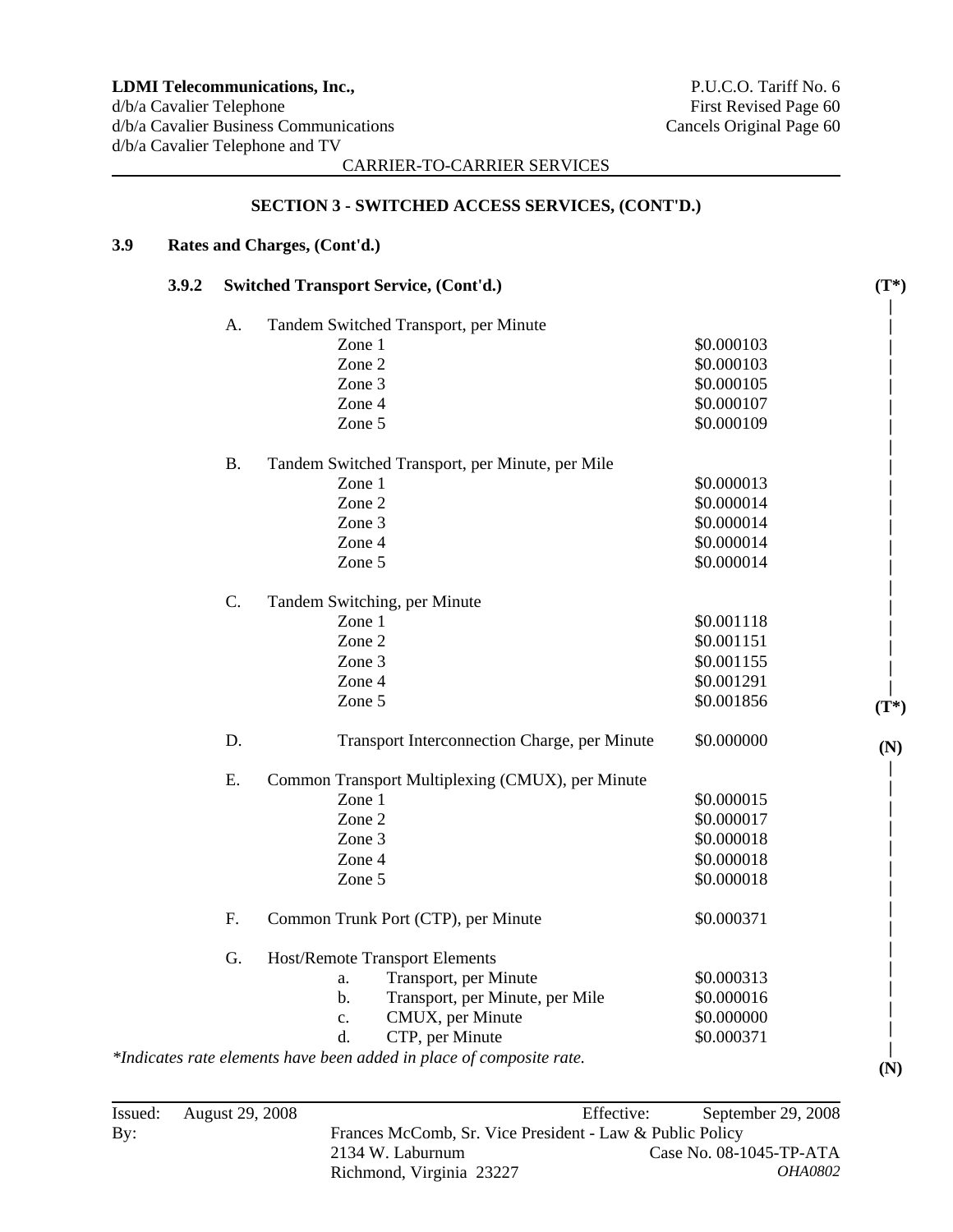## **SECTION 3 - SWITCHED ACCESS SERVICES, (CONT'D.)**

| 3.9 | Rates and Charges, (Cont'd.) |                                               |               |     |  |  |  |
|-----|------------------------------|-----------------------------------------------|---------------|-----|--|--|--|
|     | <b>3.9.3</b>                 | <b>End Office Switching</b>                   |               |     |  |  |  |
|     |                              | Local Switching<br>А.                         |               |     |  |  |  |
|     |                              | Per Minute                                    | \$0.003153(R) |     |  |  |  |
|     | 3.9.4                        | <b>Toll-Free 8XX Data Base Access Service</b> |               |     |  |  |  |
|     |                              | Per Query Rate:                               | \$0.002304(R) |     |  |  |  |
|     | 3.9.5                        | [Reserved for Future Use]                     |               | (D) |  |  |  |